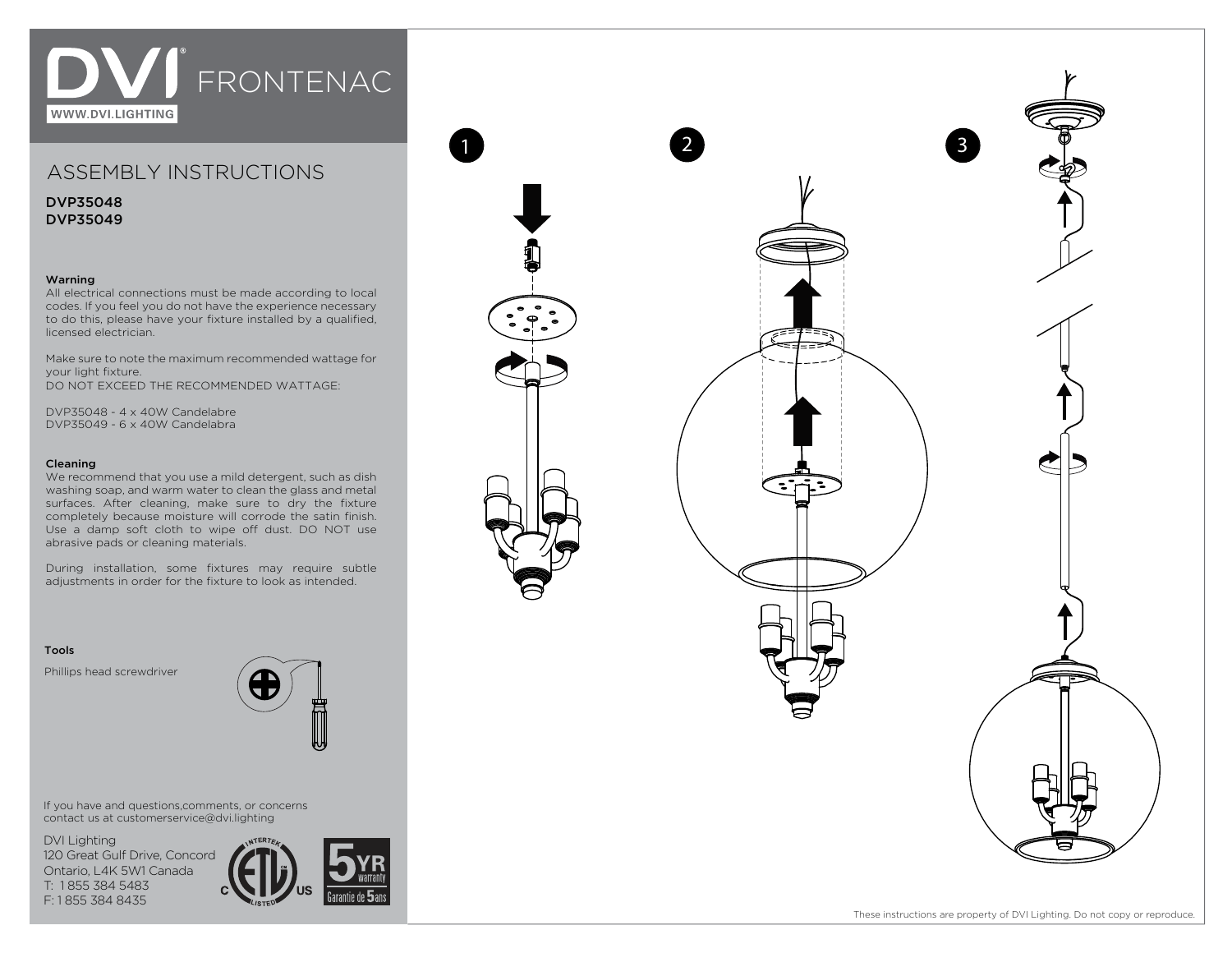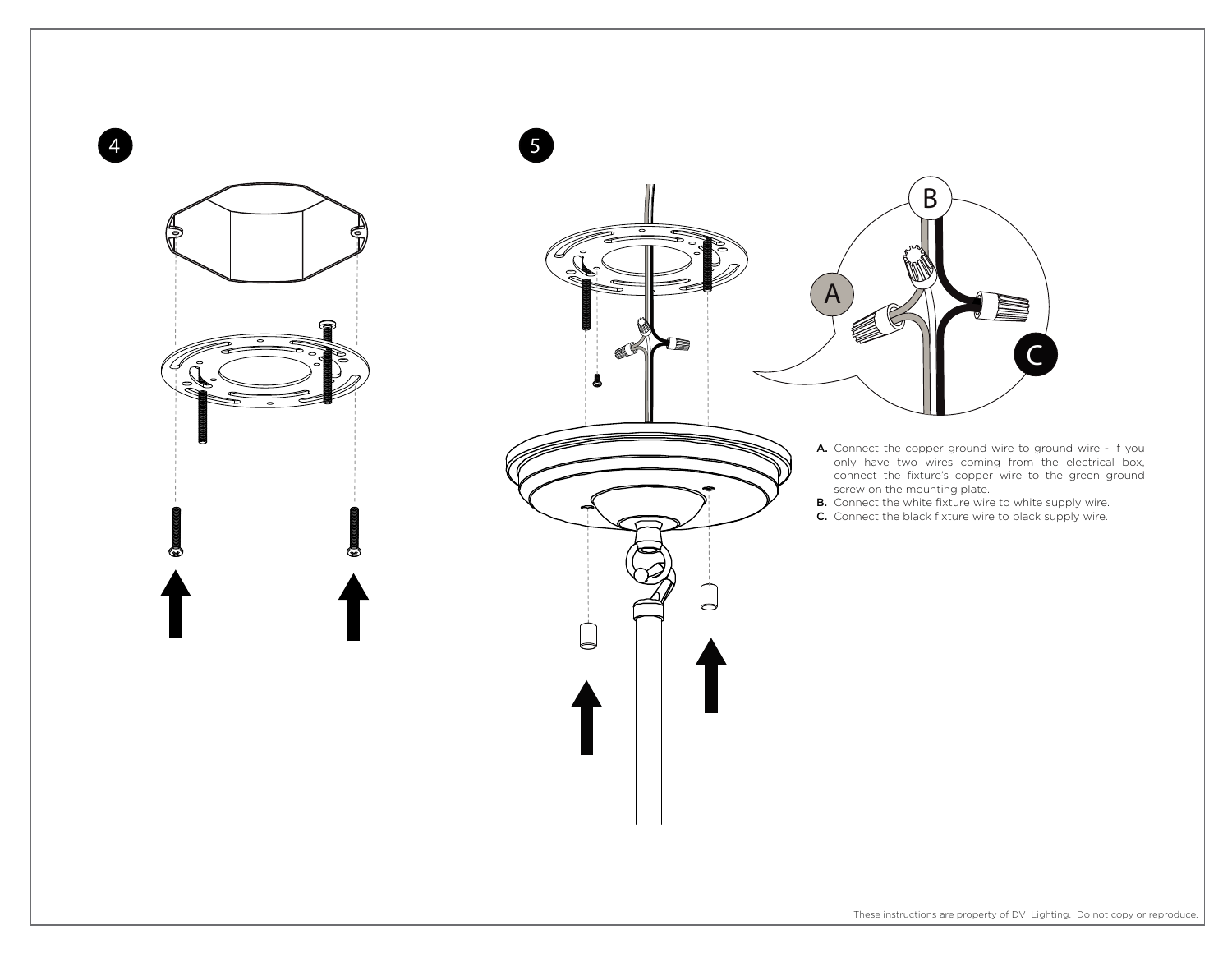# **DVI** FRONTENAC WWW.DVI.LIGHTING

### PLAN DE MONTAGE

DVP35048 DVP35049

### Avertissement

Risque d'incendie et de choc électrique. Ce produit doit être installé par un electricien qualifié et certifié. Votre filerie doit être conforme aux codes locaux et nationaux. Si vous n'avez que deux fils dans votre boite electrique, vissez le fil en cuivre sur la barre transversals de l'appareil.

NE PAS EXCÉDER LE WATTAGE RECOMMANDÉ:

DVP35048 - 4 x 40W Candélabre DVP35049 - 6 x 40W Candélabre

#### Nettoyage

Épousseter, pour nettoyer le verre à fond, laver à la main avec un savon doux et assécher immédiatement pour retenir le fini satiné. N'utilisez pas de produits abrasifs ou chimiques.

Instruments

Tournevis Phillips



Pour toutes questions ou commentaires veuillez nous contacter au customer.service@dvi.lighting

DVI Lighting 120 Great Gulf Drive, Concord Ontario, L4K 5W1 Canada T: 1 855 384 5483 F: 1 855 384 8435